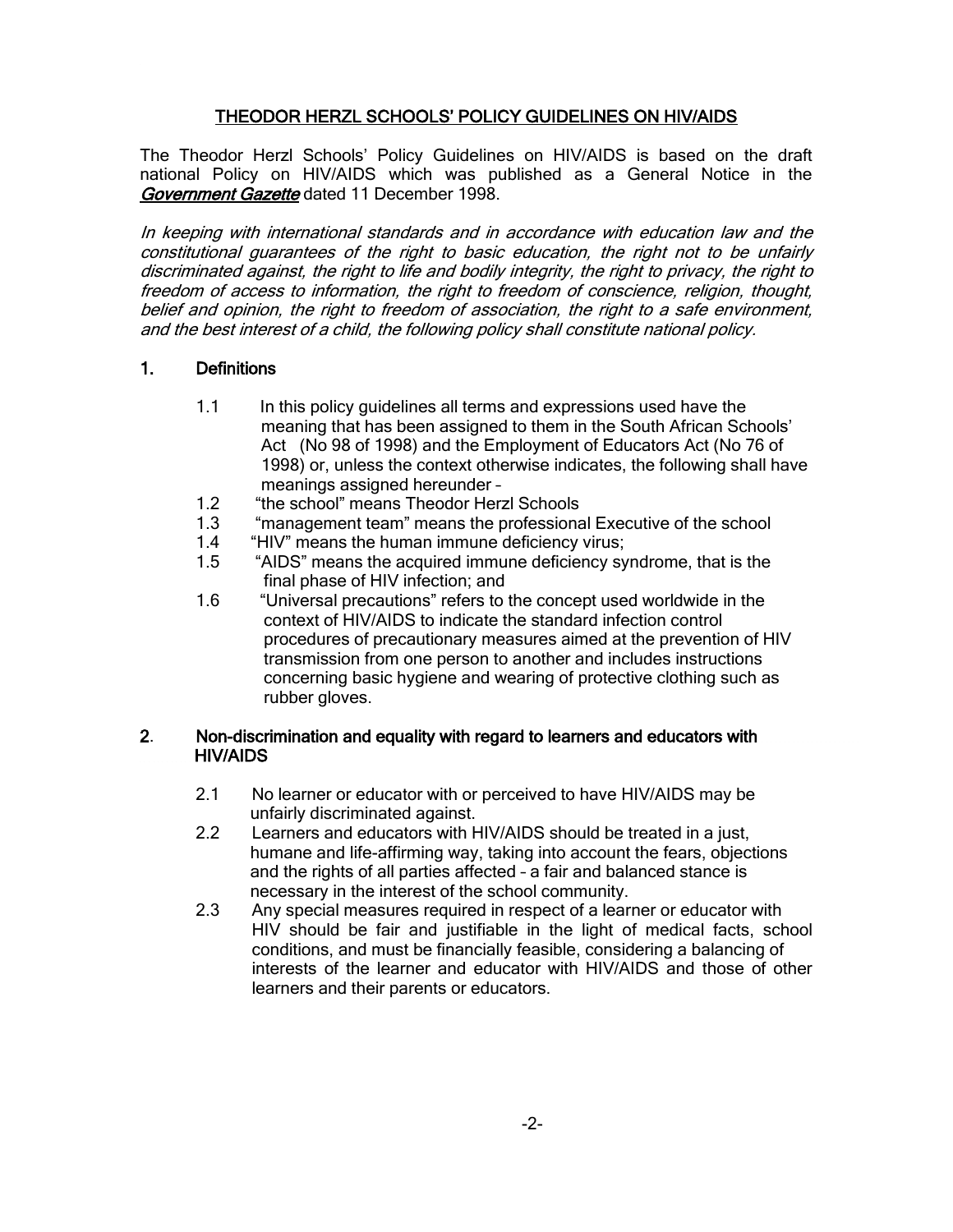### 3. HIV/AIDS testing: the admission of learners to the school and the appointment of educators

- 3.1 No learner may be denied continued attendance at the school on account of his or her HIV/AIDS status or perceived HIV/AIDS status. However, that learner may be expected to pay an additional fee to meet the added burden on the school to accommodate an HIV/AIDS learner.
- 3.2 No educator may be denied the right to teach or to be promoted on account of his or her HIV/AIDS status or perceived HIV/AIDS status. HIV/AIDS status may not be the reason for dismissal of an educator.
- 3.3 Learners are expected to attend classes in accordance with school requirements for as long as they are able to function effectively and pose no medically significant risk to others at the school.
- 3.4 If and when learners with HIV/AIDS become incapacitated through illness, or pose a risk to others at the school, the school should make academic work available to them for study at home and parents should, where practically possible, be allowed to educate their children at home, at the request of parents. All such arrangements are to be made by the parent in conjunction with the Management Team. Any additional costs in this regard are to be borne by the parents.

#### 4. Disclosure of HIV/AIDS-related information and confidentiality

- 4.1 No learner (or parent on behalf of a learner), or educator, may be compelled to disclose his or her HIV/AIDS status to the school, as the case may be.
- 4.2 Genuine voluntary disclosure of HIV/AIDS is welcomed and strongly encouraged. In the event of voluntary disclosure, it may be in the best interests of a learner with HIV/AIDS if a member of the Management Team of the school is informed of his or her HIV/AIDS status, either by the learner or by the learner's parent(s).
- 4.3 Any person to whom any information about the medical condition of a learner or educator with HIV/AIDS has been divulged, is expected to keep this information confidential.
- 4.4 Disclosures to third parties may nevertheless be authorized with the informed consent of the learner (if the learner is above the age of 14 years), or his or her parent, or by the written consent of the educator, or as is justified by statutory or legal authorization, or necessity, as would be in the case of an emergency.

### 5. Safe Theodor Herzl environment

- 5.1 Theodor Herzl will implement universal precautions to effectively eliminate the risk of transmission of all blood-borne pathogens, including HIV, in the school environment, as far as is possible.
- 5.2 The basis for advocating the consistent application for universal precautions lies in the assumption that in situations of potential exposure to HIV, all persons are potentially infected and all blood and body fluids and excretions which could be stained or contaminated with blood (for example tears, saliva, mucus, phlegm, urine, vomit, faeces and pus) is therefore to be treated as potentially infectious.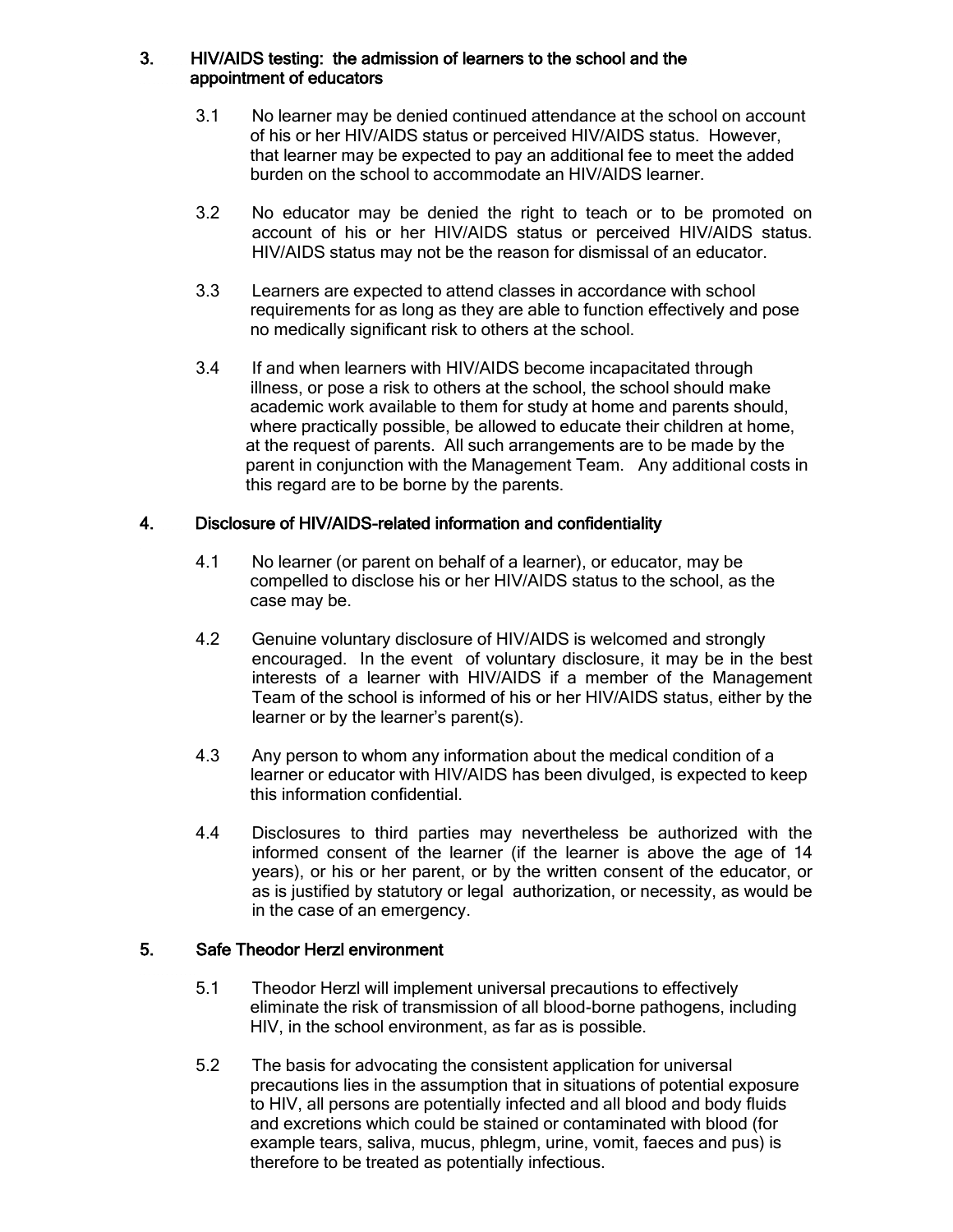- 5.3 Blood, especially in large spills such as from nosebleeds, should be handled with extreme caution.
- 5.4 Skin exposed accidentally to blood should be cleaned promptly with water and disinfectant, in every instance.
- 5.5 All bleeding wounds, sores, breaks in the skin, grazes and open skin lesions should be cleaned immediately with a suitable antiseptic such as hypochlorite (for instance bleach or Milton), 2% gluteraldehyde (for instance Cider), organic iodines, or 70% alcohol (for instance ethyl alcohol or isopropyl alcohol).
- 5.6 If there is a biting or scratching incident where the skin is broken, the wound should be washed thoroughly with running water and disinfectant.
- 5.7 Blood splashes on the face (mucous membranes of eyes, nose or mouth) should be flushed with running water for at least three minutes.
- 5.8 All open wounds, sores, breaks in the skin, grazes and open skin lesions should be covered securely with a non-porous or waterproof dressing or plaster so that there is no risk of exposure to blood.
- 5.9 Cleansing and washing should always be done with running water and not in containers of water. Where running tap water is not available containers should be used to pour water over the area to be cleansed.
- 5.10 All persons attending to blood spills, open wounds, sores, breaks in the skin, grazes, open skin lesions, body fluids and excretions should wear protective latex gloves to exclude the risk of HIV transmission effectively. However, emergency treatment should not be delayed because gloves are not available. Bleeding can be managed by compression with material that will absorb the blood, for example a towel. People who have skin lesions should not attempt to give first aid when no latex gloves are available.
- 5.11 If blood has contaminated a surface, that should be cleaned with fresh, clean bleach solution and the person responsible for this should wear latex gloves. Other body fluids and excretions that could be stained or contaminated with blood (for instance tears, saliva, mucus, phlegm, urine, vomit, faeces and pus) should be cleaned up in similar fashion.
- 5.12 Blood-contaminated materials should be sealed in a plastic bag and incinerated or sent to an appropriate disposal firm.
- 5.13 If instruments (for instance scissors) become contaminated with blood or other body fluids, they should be washed and placed in a strong bleach solution for at least one hour before drying and re-use.
- 5.14 At least two first-aid kits, each of which contains the following should be available upon the school premises, and accessible from the playground and sports fields:
	- Two large and two medium pairs of disposable latex gloves;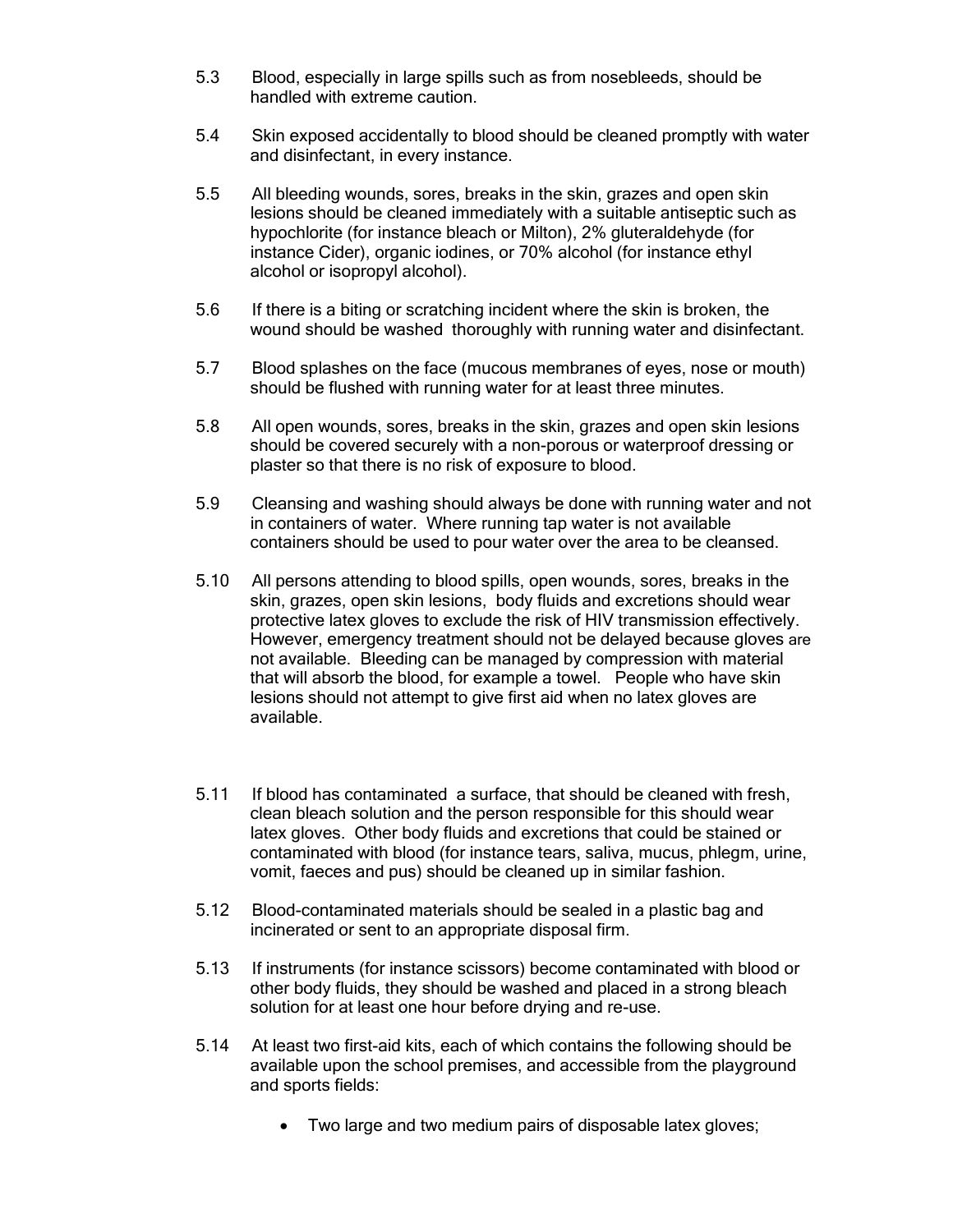- Two large and two medium pairs of rubber household gloves for handling blood-soaked materials in specific instances (for example when broken glass makes the use of latex gloves inappropriate);
- Absorbent material, waterproof plasters, disinfectant (such as hypochlorite), scissors, cottonwool, gauze tape, tissues, containers for water and a resuscitation mouth piece or similar device with which mouth-to-mouth resuscitation could be applied without any contact being made with blood or other body fluids.
- 5.15 Universal precautions are in essence barriers to prevent contact with blood or body fluids. Adequate barriers can also be established by using less sophisticated devices than those described in above, such as:
	- Unbroken plastic packets for indoor and outdoor use on hands where latex or rubber gloves are not available, and
	- Common household bleach for use as disinfectant, diluted one part to nine parts water (1:9 solution) made up as needed.
- 5.16 All learners, educators and other staff members, including sports coaches should be given appropriate information and training on HIV transmission, the application of universal precautions and the importance of adherence thereto.
- 5.17 Learners, especially those in pre-primary and primary school, should be instructed never to touch the blood, open wounds, sores, breaks in the skin, grazes and open skin lesions of others, nor to handle emergencies such as nosebleeds, cuts and scrapes of friends on their own. They should be taught to call for the assistance of an educator or other staff members.
- 5.18 Parents of learners and students should be informed about the universal precautions that will be adhered to at a school or an institution.

### 6. Prevention of HIV transmission during play and sport

Considering:

- 6.1 The risk of HIV transmission as a result of contact play and contact sport is generally insignificant.
- 6.2 The risk increases where open wounds, sores, breaks in the skin, grazes, open skin lesions or mucous membranes of learners, students and educators without HIV are exposed to infected blood.
- 6.3 Certain contact sports (such as rugby and boxing) may represent an increased risk of HIV transmission.
- 6.4 Adequate wound management, in the form of the application of universal precautions is essential to contain the risk of HIV transmission during contact play and contact sport.
- 6.5 No learner or student may participate in contact play or contact sport with an open wound, sore, break in the skin, graze or open skin lesion.

Therefore: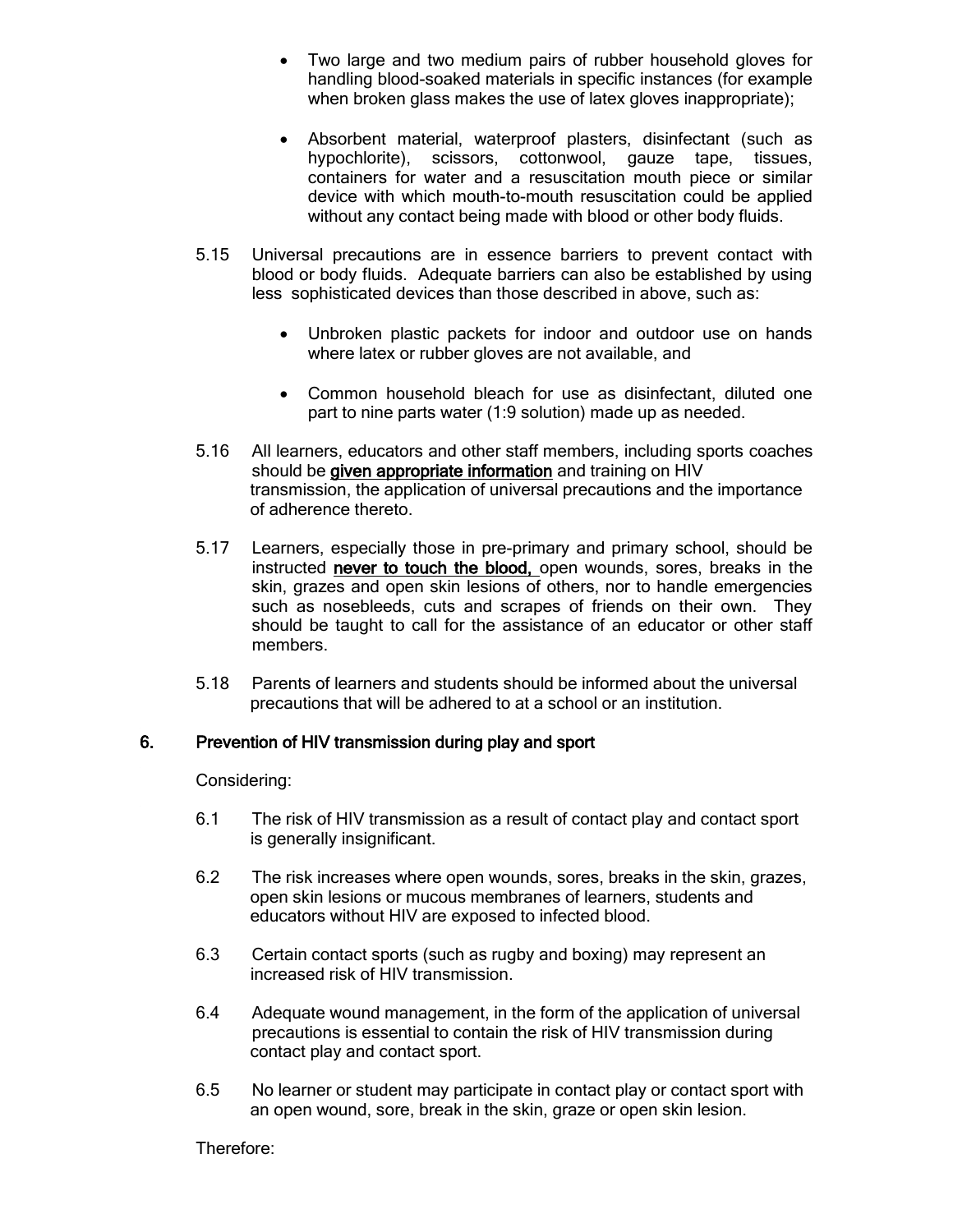- 6.6 If bleeding occurs during contact play or contact sport, the injured player should be taken off the playground or sports field immediately and appropriately treated. Only then may the player resume playing and only for as long as any open wound, sore, break in the skin, graze or open skin lesion remains securely covered.
- 6.7 Soiled clothes must be changed.
- 6.8 The same precaution should be applied to injured educators or staff members and injured spectators.
- 6.9 Sports participants, including coaches, with HIV/AIDS should preferably seek medical counselling before participation in sport, in order to assess risks to their own health as well as the risk of HIV transmission to other participants.
- 6.10 Staff members acting as sports administrators, managers and coaches should ensure the availability of first-aid kits and the adherence to universal precautions in the event of bleeding during sports participation.

# 7. Education on HIV/AIDS at Theodor Herzl

- 7.1 A continuing HIV/AIDS education programme must be implemented to all Theodor Herzl learners, educators and other staff members.
- 7.2 Age-appropriate education on HIV/AIDS must form part of the curriculum for all learners and should be integrated in the life-skills education programme for pre-primary, primary and secondary school learners. This should include the following:
	- Providing information on HIV/AIDS in South Africa and developing the life skills necessary for the prevention of these;
	- Inculcating, from an early age onwards, basic first-aid principles, including how to deal with bleeding;
	- Emphasizing the role of drugs, sexual abuse and violence in the transmission of HIV;
	- Encouraging learners to make use of health care, counseling and support service (including services related to reproductive health care and the prevention and treatment of sexually transmitted diseases) offered by community service organisations and other disciplines;
	- Teaching learners and students how to behave towards those with HIV/AIDS;
	- Providing information on appropriate prevention and avoidance measures including abstinence from sexual intercourse, the use of condoms and the application of universal precautions.
- 7.3 Education and information regarding HIV/AIDS must be given in an accurate and scientific manner and in language and terms that are understandable.